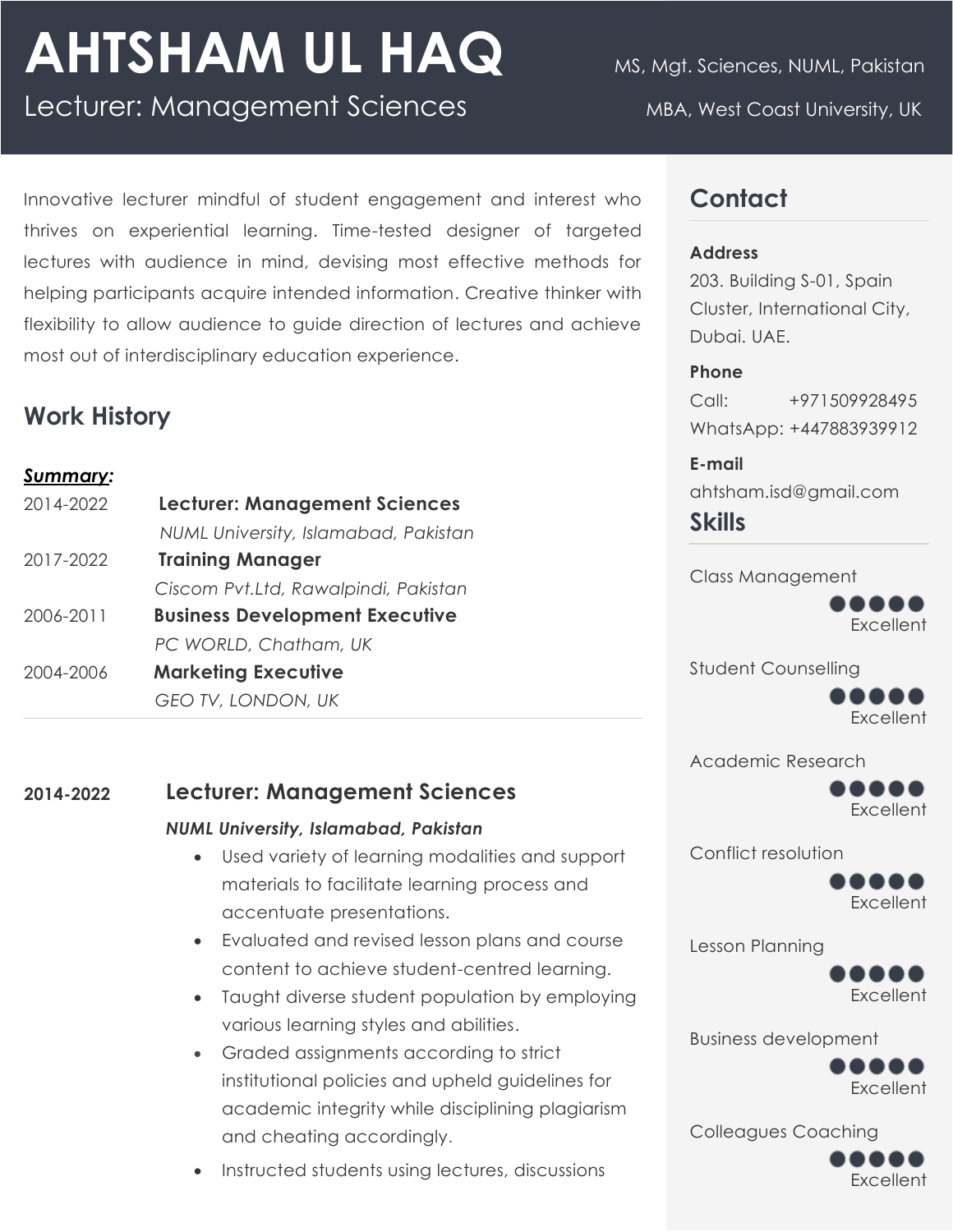and demonstrations in Management Sciences.

- Developed semester outlines and instructional plans for each class session to comply with stated course objectives.
- Inspired discussions through presentation of thought-provoking material, preparing students for rigors of Management & Marketing field.
- Held weekly office hours to work with struggling students one-on-one and increase GPAs.

#### **2017-2022 Training Manager**

#### *Ciscom Pvt.Ltd Rawalpindi, Pakistan*

- Conducted orientation sessions and organized onthe-job training for new hires.
- Conducted Out Bound Training programs on behalf of my company.
- Developed new training programs such as online modules, interactive software, language labs and online programs and provided ongoing training to staff.
- Evaluated success of training programs and recommended improvements to upper management to enhance effectiveness.
- Conducted orientation sessions to assess skill levels and areas of strength and weakness.
- Produced practice exams, exercises and interactive videos and converted older instructional materials from print to digital.
- Coordinated administrative functions necessary to deliver and document training programs.
- Devised comprehensive training courses and guided staff training by employing proven teaching methods.
- Recruited and trained qualified instructors for training programs.
- Assisted in analysing and assessing training and development needs for organizations, departments and individuals.

## **Languages**



Native

URDU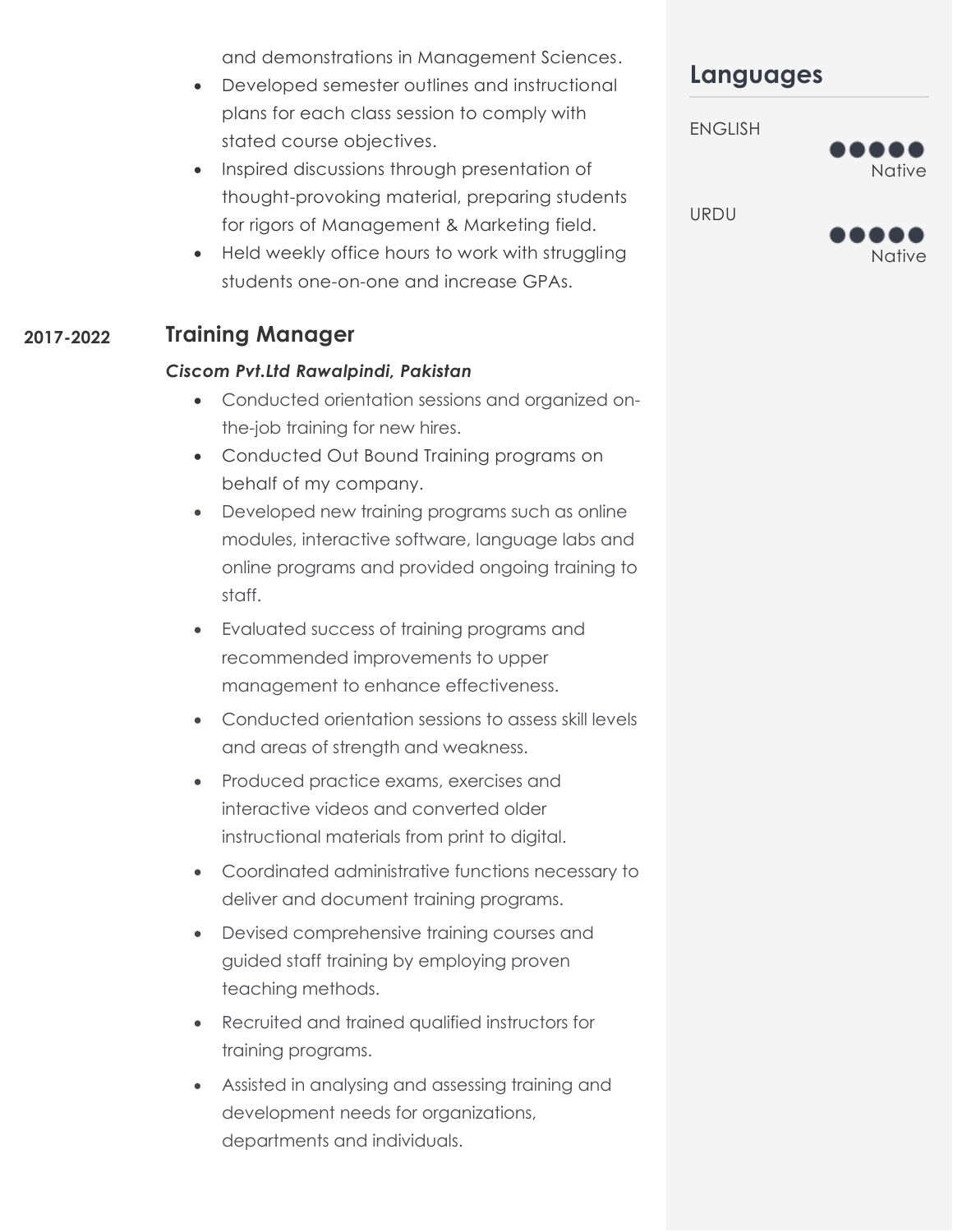#### **2006-2010 Business Development Executive**

#### *PC WORLD, Chatham, UK*

- Identified investment opportunities, threats and challenges to accurately forecast company budget
- Strategized and implemented successful approaches to revitalize underperforming product lines and create profit-generating enterprises
- Directed product development efforts using industry-specific tools to increase sales and overall company productivity
- Partnered with business teams and IT personnel to align project goals with business strategy and define project milestones
- Drove industry-leading profit increase by transforming production process and aligning sales targets to meet dynamic industry conditions
- Streamlined operational efficiencies by delivering recommendations for knowledge-base processes and procedures

### **2004-2006 Marketing Executive**

#### *GEO TV, LONDON, UK*

- Identified target product audiences and devised campaigns to match target demographics and optimise results
- Directed marketing plans for 200+ clients, proactively servicing needs, maintaining satisfaction and consistently achieving profit goals
- Consulted with product development teams to enhance products based on customer data
- Reviewed financial aspects of product development, such as budgets, expenditures and research and development appropriations
- Analysed usage patterns to understand ways in which customers used company services.